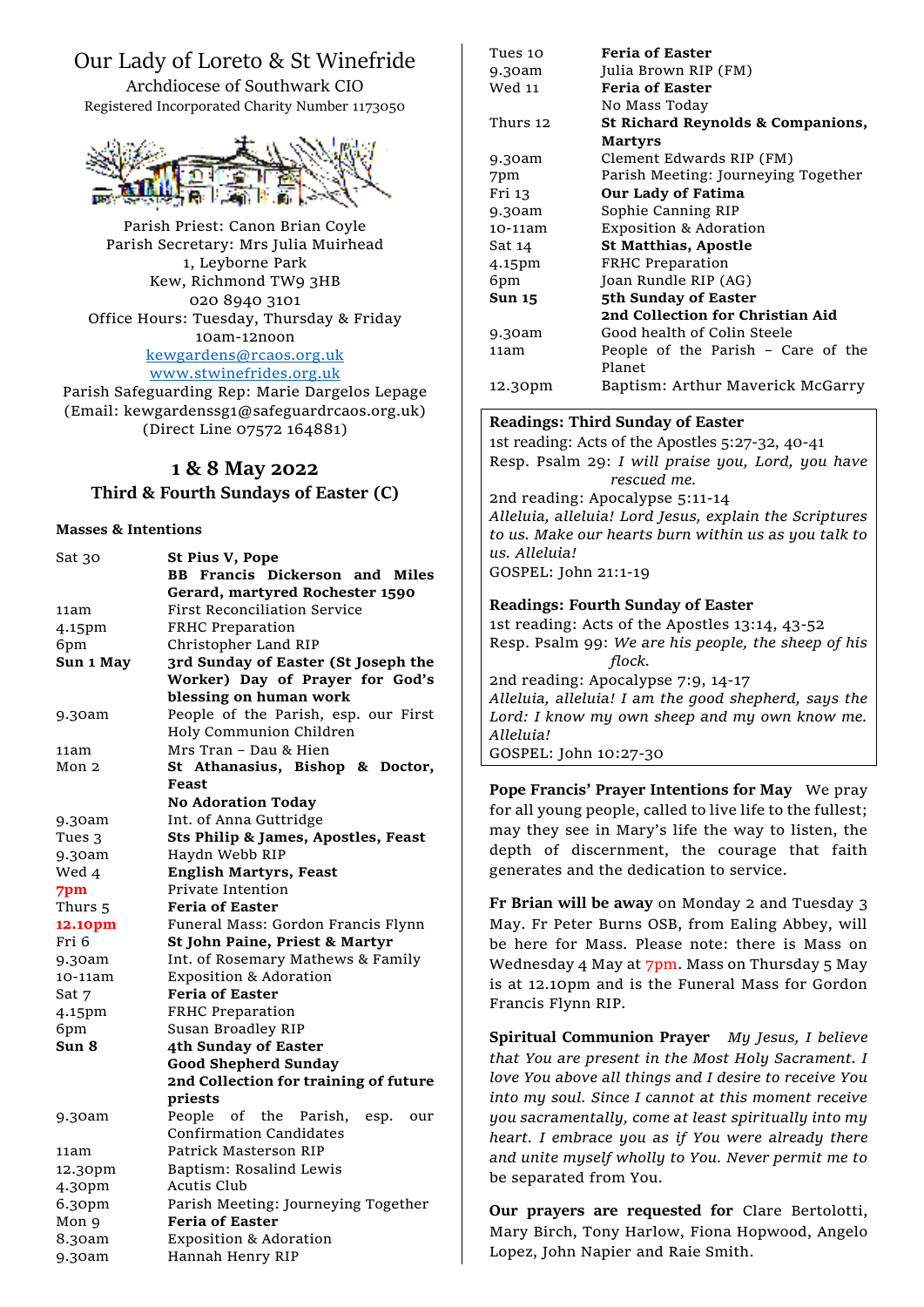**Livestream Masses** Mon, Tues, Thurs, Fri at 9.30am and 11am Sundays via YouTube: [https://www.youtube.com/channel/UCvvsj3giEOJ](https://www.youtube.com/channel/UCvvsj3giEOJemlLQxHvMT6g) [emlLQxHvMT6g](https://www.youtube.com/channel/UCvvsj3giEOJemlLQxHvMT6g) or go to YouTube and then search Our Lady of Loreto & St Winefride.

**Please pray for the repose of the soul of Gordon Francis Flynn** who died on 8 April. The Funeral Mass is at St Winefride's this Thursday 5 May at 12.10pm. Please keep in your prayers Alison, Gordon's wife, and their children, Sarah and Chris. Eternal rest grant unto Gordon, O Lord, and let perpetual light shine upon him. Amen.

**Junior Church** resumed last Sunday. It is important to be here in good time as the children will go from the Church to the Hall at the start of Mass. Children do not go directly to the Hall. We do need more volunteers to help if we are to maintain Junior Church on Sundays during term-time. Two of our current volunteers will be moving from the parish in the near future. Our young children have much to teach us! Out of the mouths of children and of babes - the Lord often speaks to us.

**Readers at Mass** We need more Readers at the 11am Sunday Mass. Please have a word with fr Brian or email the parish office if you would like to read at the Sunday 11am Mass.

**First Reconciliation & First Holy Communion**  Session 8 is on Saturday 30 April at 4.15pm. Some of the children will celebrate their First Reconciliation in the morning at 11am. Please keep them all in your prayers. First Holy Communion Masses are on 12, 19 & 26 June at the 11am Masses.

**Confirmation Programme** The Confirmation Mass is on Sunday 5 June at 11am, Pentecost Sunday. We look forward to our 12 Candidates becoming full members of the Church through the Sacraments of Baptism, Eucharist and Confirmation. Please keep our Confirmation Candidates, their Sponsors, families and friends, who will join us on 5 June, in your prayers. This is the weekend of the Queen's Platinum Jubilee Celebrations. There is also a street party planned for Leyborne Park; however, this will be in the afternoon and should not affect the Mass. As always, parking will be at a premium. The practice for the Confirmation Mass is on Friday 20 May at 5.30pm in the church.

**Extraordinary Ministers of Holy Communion** Ministers of Holy Communion will shortly resume their regular ministry of assisting at the distribution of Holy Communion at the weekend Masses. It is very encouraging to see that numbers attending Mass are gradually increasing. For the moment, Ministers will assist with the distribution of the sacred host.

The Acutis Club Our next session for our younger parishioners is on Sunday 8 May at 4.30-6pm, initially for those in school years 4-8.

**Getting Married?** The normal rule is that the Catholic Church asks for at least six months' notice in order for marriage preparation to take place – this includes looking at the nature of marriage and its sacramentality. There is also paperwork to be completed. The usual starting point is to contact the parish in which you live.

**Mass Intentions** We are fully 'booked' for May. Can I encourage requests for Mass intentions to come in as soon as possible, especially when requesting a specific date.

**Journeying Together Parish Meetings are on Sunday 8 May at 6.30pm & Thursday 12 May at 7pm.** I invite you to attend ONE of these meetings to consider prayerfully the issues raised by the reports (available on our website or hard copy on request) and how WE move forward as a parish community.

**The Parish Meetings** on 8 May and 12 May are crucial in the way forward for our parish. I don't believe it is too dramatic to say that we as a Church in England & Wales, and elsewhere in the world, are facing momentous challenges – perhaps the greatest challenge being one of Faith itself. What is it to believe in God and in the Church in the 21st century? Does the Risen Lord empower us to challenge the decline in Church attendance and the side-lining of Christian Faith in the West? *Believing But Not Belonging* is the title of a book written some years ago to describe the phenomenon of belief in God without any need to belong to a community of faith. If we have to ask challenging questions of the society in which we live, we also need to ask challenging questions of the Church and of ourselves. The real 'issues' at the heart of renewal may not necessarily be the issues we think they are. I look forward to seeing you at the meetings.

**40 Years Since the Visit of Pope St John Paul II**  St George's Cathedral will be hosting an Exhibition in the period 16–30 May about the visit of St John Paul II to our Cathedral. Those who have photographs or other items relating to the visit which they might wish to loan are asked to write to [admin@stgeorges.org.uk](mailto:admin@stgeorges.org.uk) with details.

**Priest Training Fund 2nd Collection 8th May** The priesthood (baptismal & ordained) has always been essential to the life of the Church, from the time of Jesus until today. Good Shepherd Sunday is the day we pray for vocations, for our priests, and take up the Priest Training Fund second collection. This fund pays for the formation of men to become priests in our Archdiocese. After their ordination, our priests dedicate their lives to serving Christ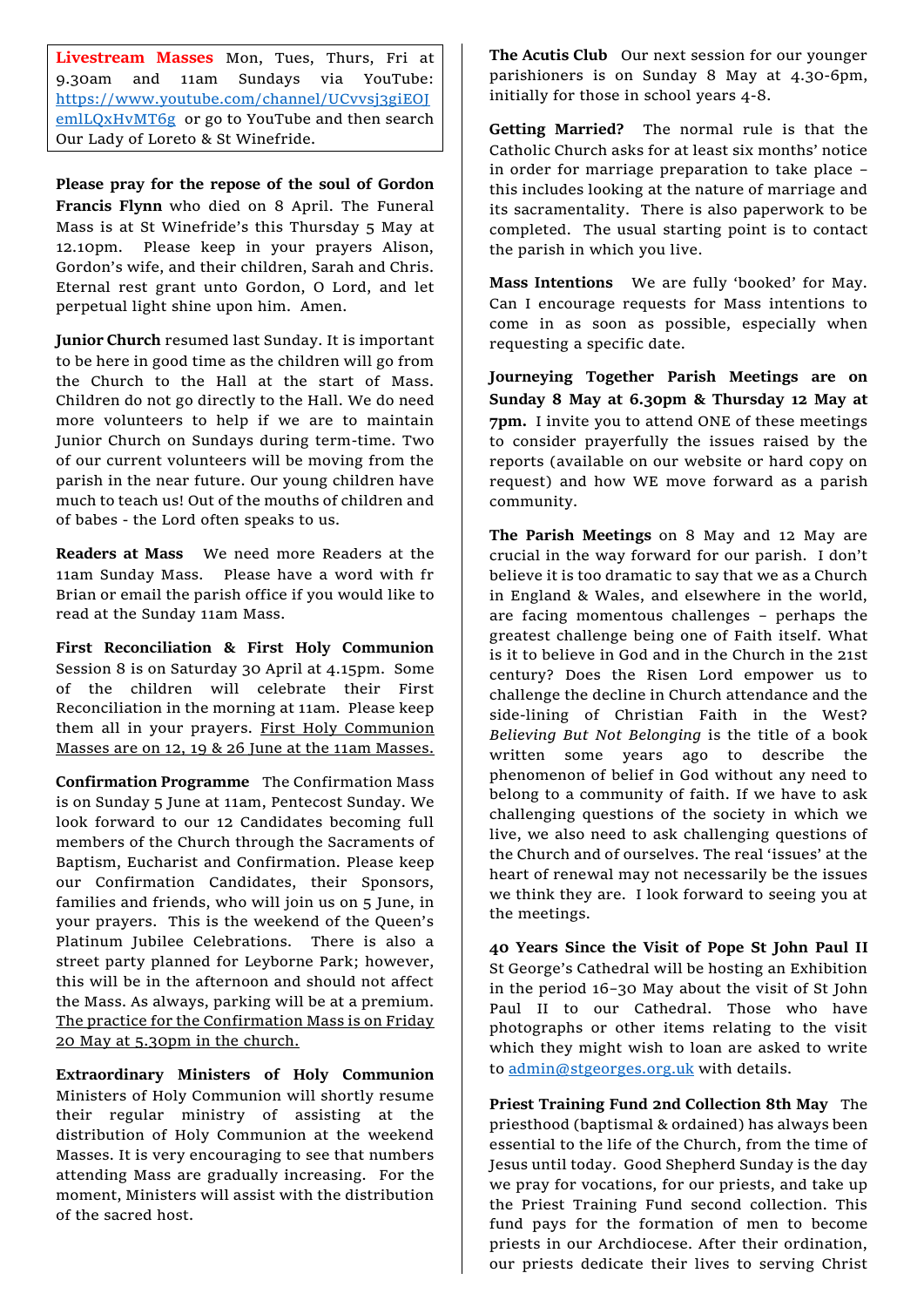and His people in our parishes, hospitals, schools, chaplaincies, prisons and in service to the needy, throughout South London, Kent and Surrey. We are blessed to have 6 men in formation to the Priesthood for our Archdiocese. However, it costs £30,000 a year to sponsor each seminarian. They study for 6 years before being ordained a Catholic priest. We therefore rely on your generous support and prayers. Please support our priests of the future with a gift today: thank you for your generosity.

- Donate Online: [www.rcaos.org.uk/donate/PTF](http://www.rcaos.org.uk/donate/PTF)
- Or Scan QR Code using telephone camera (right)
- Telephone weekdays 9am – 5pm: 020 7960 2504
- Cash / Cheque please use the Priest Training Fund envelopes at the back of church.



**A Prayer for Peace in Ukraine** *O God of peace, who are peace itself, and whom a spirit of discord cannot grasp, nor a violent mind receive, grant that those who are one in heart may persevere in what is good and that those in conflict may forget evil and so be healed. Amen.* 

**A Financial Collection for Ukraine** This is the last Sunday we will have a financial collection for Ukraine. The total currently is approximately £2.5k. Many thanks.

**The Society of St Vincent De Paul (SVP)** in the parish exists to help those in need by providing companionship, transport, practical assistance and modest financial help. If you or someone you know needs help, please ask fr Brian to let us know and we will be in touch.

**Poverty Challenge: See, Judge, Act** Following the pandemic, many households now also face new hardships as prices rise. Caritas Social Action Network (CSAN), the Catholic agency addressing poverty and injustice in England and Wales, has released a free new booklet to increase awareness of Catholic Social Teaching on poverty, and to inform local responses. Please take a moment to read and encourage groups and individuals to engage with it. Download from [www.csan.org.uk](http://www.csan.org.uk/)

**The Passage**, a Catholic charity working with homeless people, is raising funds through the Big Give, a matched giving scheme. Every £1 donated online by 12noon on Monday 9 May makes £2, and £2.25 if you are a taxpayer through Gift Aid. *'It takes more than a house to make a home'* is a campaign focussed on the services the charity offers to homeless people on their journey to being settled in a new home. To support the campaign, go to: <https://bit.ly/BigGiveAprilMay22>.

For queries or assistance donating please ring 020 7592 1856. The Passage would be very grateful for your support.

**Christian Aid Week 15-21 May 2022** St Winefride's has for many years supported Christian Aid as well as CAFOD and Peter Nixon, our Christian Aid Week coordinator, is looking for volunteers to do houseto-house and/or street collecting during Christian Aid Week. If you can spare a few hours to be a collector please contact him on 020 8876 0976 (email: [nixonskew@gmail.com\)](mailto:nixonskew@gmail.com). Alternatively, please support Christian Aid Week by making an online donation to Christian Aid using this link: [https://giving.give-star.com/online/christian-](https://giving.give-star.com/online/christian-aid/richmond-upon-thames-christian-aid-group-40cf3)

[aid/richmond-upon-thames-christian-aid-group-](https://giving.give-star.com/online/christian-aid/richmond-upon-thames-christian-aid-group-40cf3)

[40cf3.](https://giving.give-star.com/online/christian-aid/richmond-upon-thames-christian-aid-group-40cf3) Climate change and the war in Ukraine are pushing more and more people into poverty and even starvation. Christian Aid needs your support to help them get back on their feet, by providing the resources to enable them to feed themselves. Peter will make an appeal at the end of Masses on 7 & 8 May. There will be a 2nd collection for Christian Aid on 14 & 15 May.

**Covid Protocols and Returning to 'Normal'** The infection rate is still high. Please be aware of this and the need for all of us to follow sensible protocols, especially in indoor and crowded spaces. The NHS continues to be under pressure and all we can do to help does make a difference.

**Ecumenical Pilgrimage to Oberammergau (McCabe Pilgrimages)** 27 May – 3 June 2022, led by Bishop Paul Hendricks, Auxiliary Bishop with care of the SW area of our diocese, and Bishop Jonathan Clark, the Anglican Bishop of Croydon. In addition to the Passion Play, the pilgrimage will include visits to the lakes and mountains of Austria, to Salzburg and a walk along a section of the Jacobsweg, the Austrian route of the Camino. For further information or a booking form please contact Toni Suffolk on 020 8654 9035 / 07786 935554 or [toni.suffolk@btinternet.com](mailto:toni.suffolk@btinternet.com)

**Friends of The Holy Land** are inviting parishes to take on The Pentecost Challenge 2022 - a virtual pilgrimage from Nazareth to Bethlehem and so help communities in need to build a stable income. [www.friendsoftheholyland.org.uk/pentecost22](http://www.friendsoftheholyland.org.uk/pentecost22) If you would like to coordinate a parish team for this, please have a word with fr Brian.

**The Queen's School** is looking for a Clerk to the Governors. Full details are contained in the notice in the narthex. The closing date is Friday 6 May.

**Refreshments after the Sunday 9.30am Mass**  Thank you to those parishioners who have come forward to join a rota for running the monthly coffee mornings after the Sunday 9.30am Mass. Before the coffee mornings can get started, a